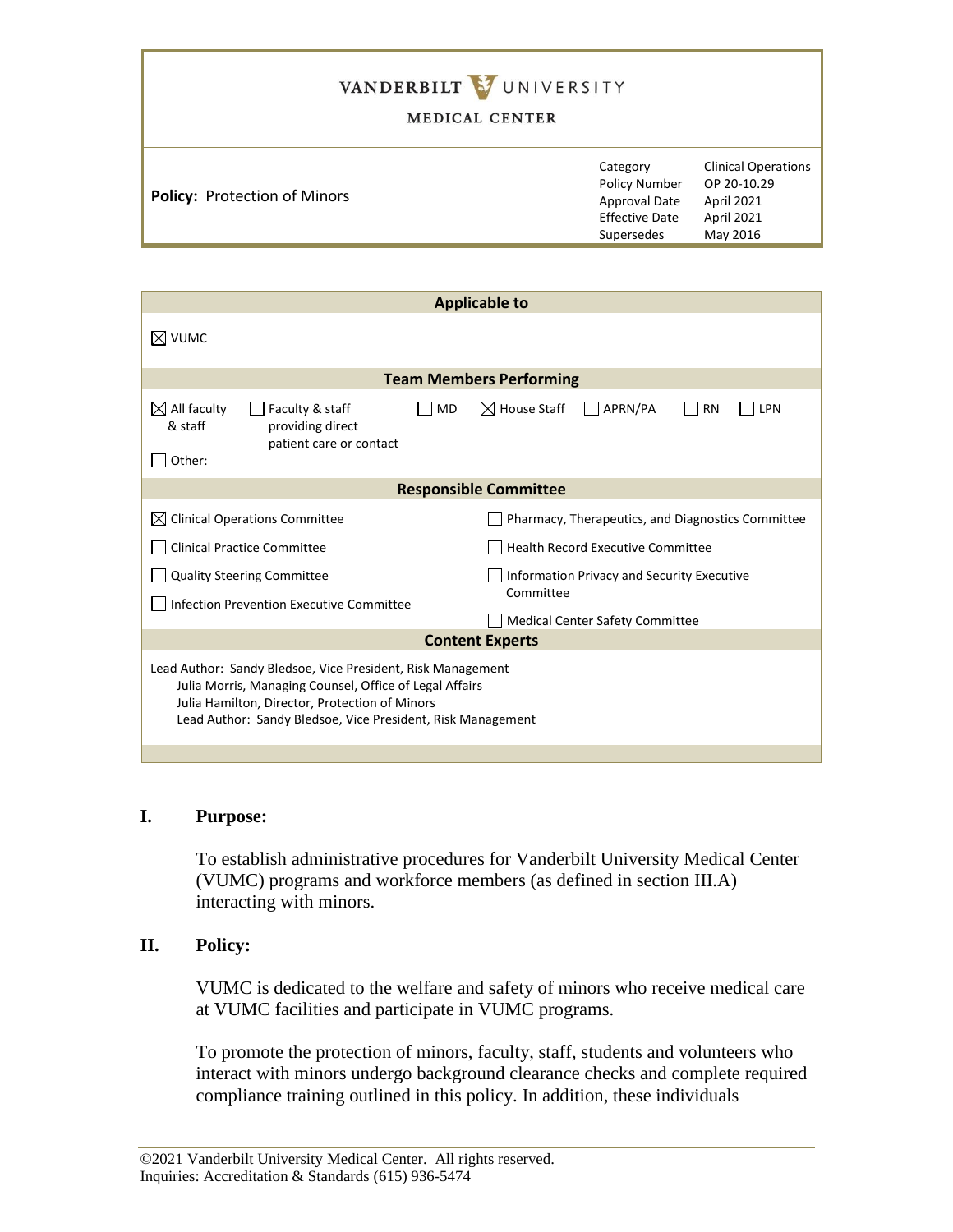Protection of Minors Policy Number: OP 20-10.29

acknowledge internal and external reporting requirements and agree to abide by the policy.

VUMC programs, as defined below, are centrally registered, and a risk evaluation occurs at initial creation and at regular intervals.

## **III. Definitions:**

- A. Minor: VUMC patient or program participant aged less than 18 years.
- B. Operations: VUMC patient care activities, including inpatient, outpatient, acute, follow-up, and/or routine treatment of a minor. Operations also includes child care provided by VUMC child care centers.
- C. Programs: VUMC non-patient care interactions where supervision is expected and minor is not receiving examination or treatment related to a medical condition. Programs may be year-round or time delineated and may occur at VUMC or other locations. Programs may include but are not limited to the following: camps, facility tours, research experiences, observational experiences, VUMC development and fundraising events, and interactions via online platforms and applications, including videotelephony (for example, video and/or audioconferencing tools) and online chat services.
- D. Workforce Member: Any individual performing work for or on behalf of VUMC and under the direct supervision or control of VUMC, including but not limited to:
	- 1. Full-time and part-time staff, faculty, and house staff, including community physicians and visiting house staff;
	- 2. Temporary or contract workers;
	- 3. Students and trainees, including but not limited to:
		- a. Medical, nursing, and allied health professional students;
		- b. Student internship/externship programs (medical and nursing);
		- c. Student apprenticeships; and
		- d. Visiting students.
	- 4. Volunteers; and
	- 5. Vendor and business associates who, on behalf of VUMC, furnish, or otherwise authorize the furnishing of health care items or services, perform billing or coding functions, or are involved in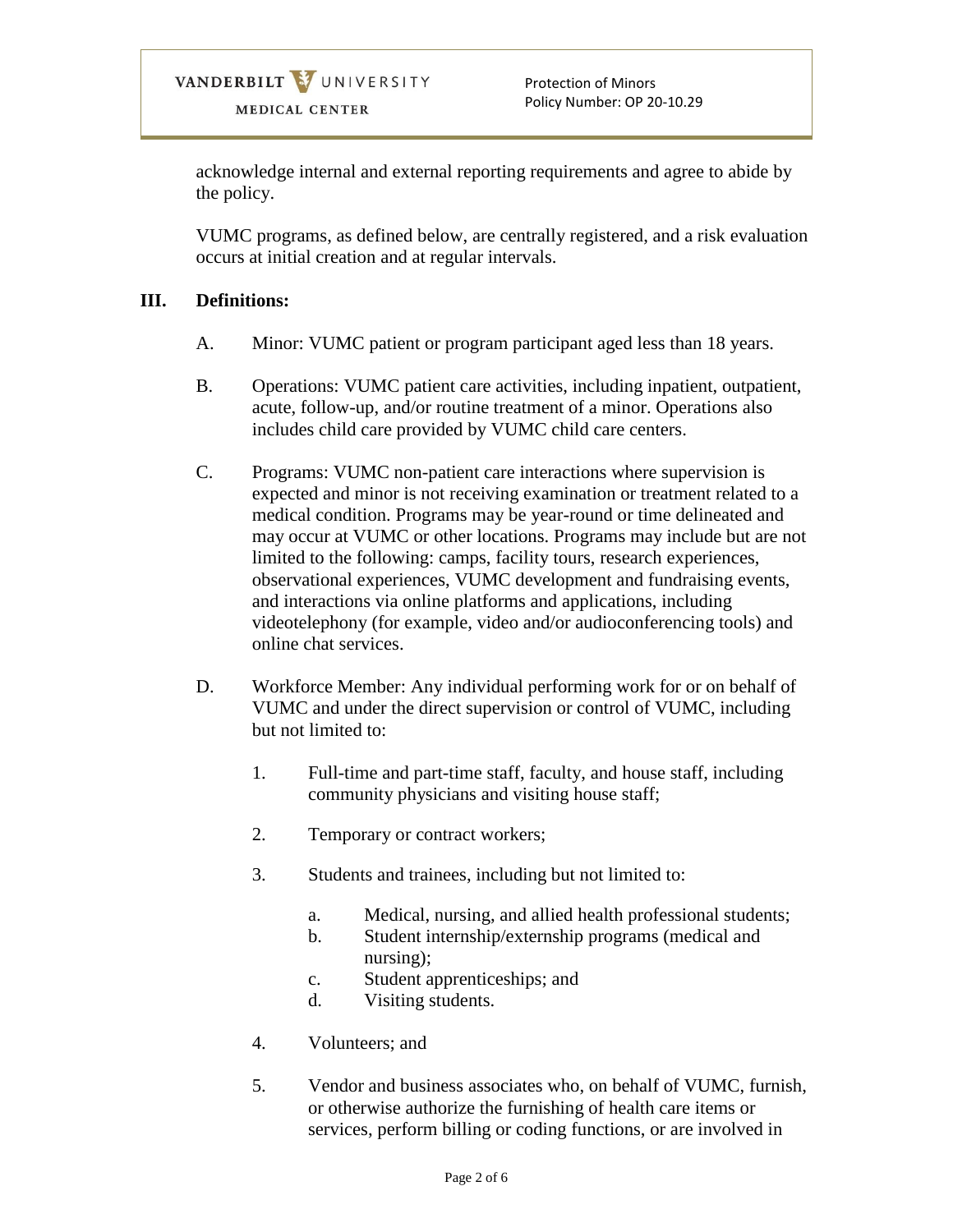monitoring of health care provided by VUMC, including new hires.

#### **IV. Protection of Minors Standards of Conduct:**

All workforce members are required to adhere to VUMC's Standards of Conduct. Workforce members in programs who interact with minors on behalf of VUMC will also follow these additional guidelines for behavior:

- A. Except in the context of patient care, do not spend time alone with a minor away from others. If one-on-one interaction is required outside the context of patient care, meet in open, well-lit rooms or spaces with windows observable by other adults.
- B. In the context of patient care, when performing "sensitive exams," follow the procedures in the VUMC Medical Chaperone policy.
- C. In the context of general interaction settings with minors (non-patient care interactions), do not touch minors in a manner that a reasonable person could interpret as inappropriate.
- D. Do not engage in any sexual actions, make sexual comments, tell sexual jokes, or share or view sexually explicit material with or within the vicinity of minors.
- E. Do not engage in any abusive conduct of any kind toward, or in the presence of, a minor, including but not limited to verbal abuse, hitting, punching, poking.
- F. In the event that a minor needs to be restrained to protect the minor or others from harm, document the incident and disclose it promptly to the appropriate supervisor and the minor's parent/guardian.
- G. Be aware of the impact of your words and language on minors.
- H. Do not use, possess, or be under the influence of alcohol or illegal drugs while on duty or when responsible for a minor's welfare.
- I. Do not engage or converse with minors through email, text messages, social networking websites, or other forms of social media at any time except and unless there is an educational, clinical or programmatic purpose and the content of the communications is consistent with the mission of the program and VUMC. Clinical communications will be completed via the MyHealth at Vanderbilt application.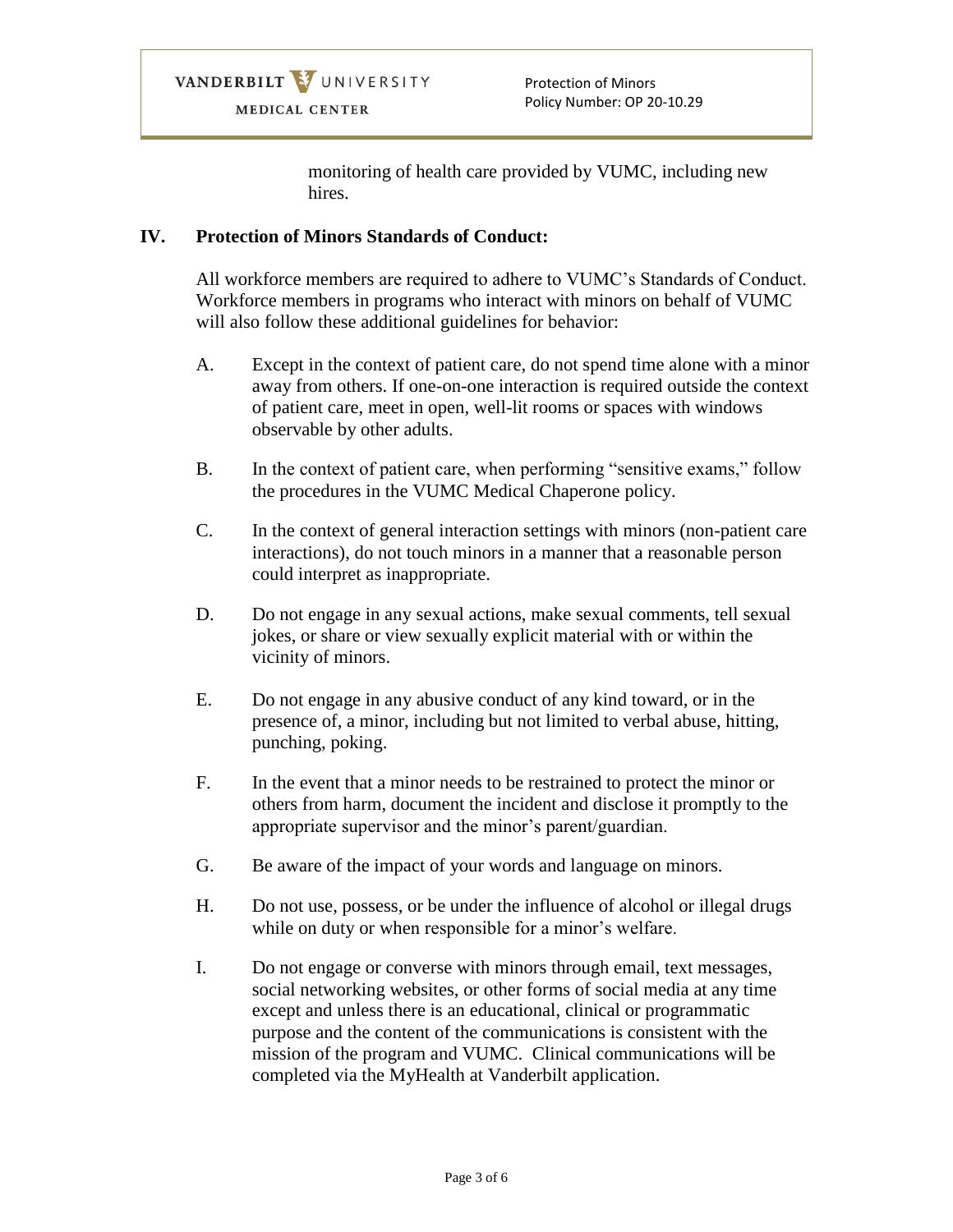J. Do not tell children "this is just between the two of us" or use similar language that encourages minors to keep secrets from their parent/guardians or other adults.

## **V. Additional Standards of Conduct for Minors participating in Programs:**

- A. Do not shower, bathe, or undress with or in the presence of a minor.
- B. Do not meet with minors outside of established times for program activities. Any exceptions require parental authorization and must include more than one adult from the program.
- C. When transporting minors in a program, more than one adult from the program must be present in the vehicle. Avoid using personal vehicles if possible.

## **VI. Procedures:**

- A. VUMC workforce members who a) provide patient care to Minors; b) provide child care; c) conduct research with Minors; d) supervise programs involving Minors; or e) participate in observational experiences involving Minors shall complete compliance training upon hire and biannually thereafter on the Protection of Minors.
- **B.** Contracted vendors and business associates as defined in section III.D.5 will follow procedure as prescribed in the contract regarding training requirements under this section. Contracted vendors and business associates may contact Director, VUMC Sourcing.
- **C.** All VUMC workforce members undergo criminal background clearance prior to hire, appointment, and/or placement with a minor in any VUMC facility, program, center, clinic, project, child care center or research lab. Background clearance rechecks for workforce members follow VUMC Office of Human Resources (OHR) and departmental policy.
- D. Programs (as defined above in section III.D) register through the Protection of Minors web application at least 2 weeks prior to the event to meet the requirements of this policy.
- E. Research studies that include minors complete approved IRB proposals meeting Human Research Protection Program protocol and are in compliance with this policy.

## **VII. Additional Procedures Specific to Programs:**

A. Program Execution of Forms: Parent/guardian consent for a minor to participate and release of liability for program participation is required for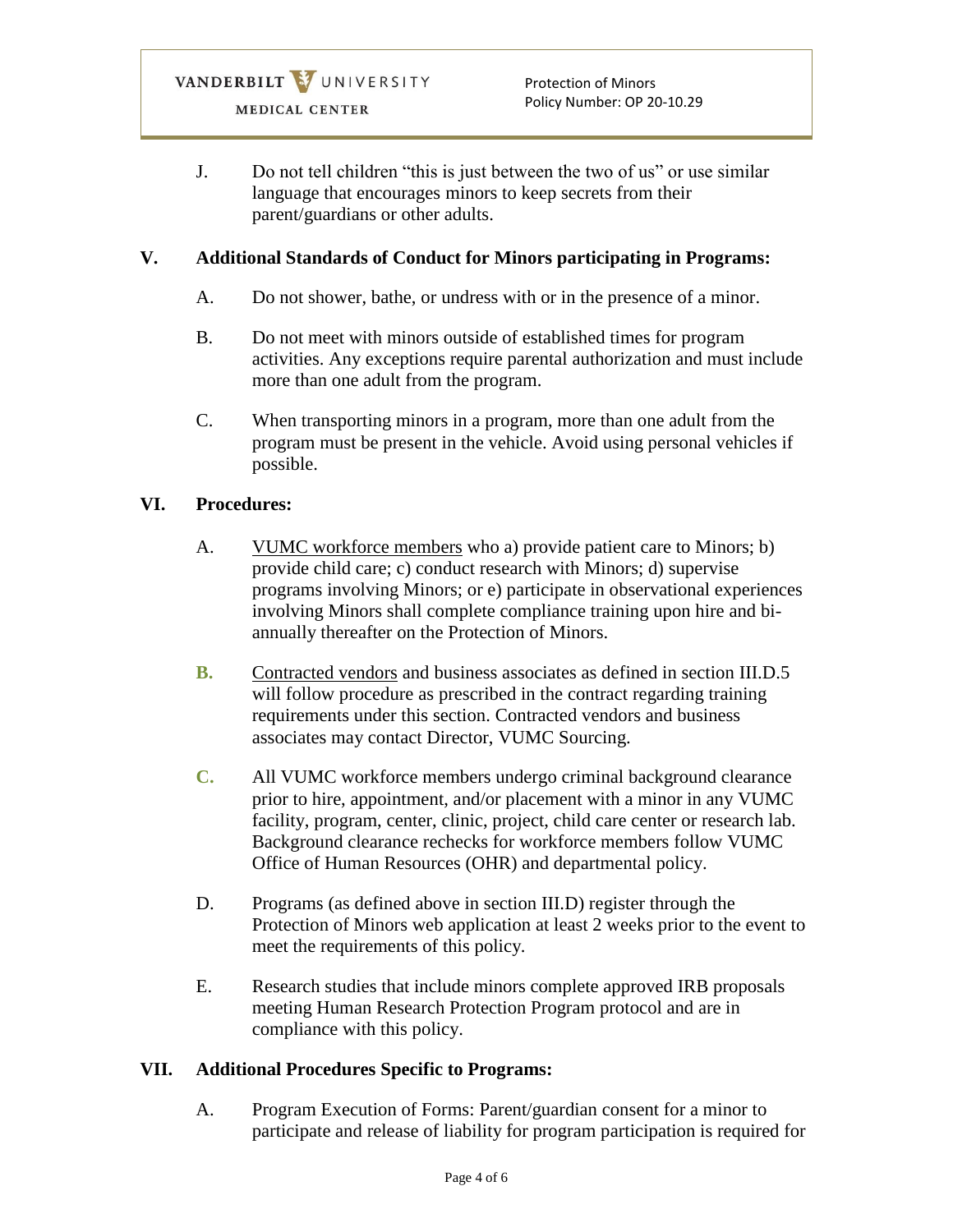applicable activities under this policy. Program administrators are responsible for maintaining executed Program Forms including following VUMC record retention policies.

B. Parent Notification of Reporting Provision: Release and participation agreements (or another appropriate program resource) in applicable programs provide parents/guardians with a protection of minors provision which describes VUMC's obligation under mandatory child abuse reporting provisions and a resource number for reporting concerns.

## **VIII. Reporting Suspicions of Abuse or Inappropriate Behavior:**

- A. All VUMC workforce members are mandatory reporters for suspicion of child abuse. Reference [Identification and Reporting of Abuse and/or](https://vanderbilt.policytech.com/docview/?docid=16315)  [Neglect -](https://vanderbilt.policytech.com/docview/?docid=16315) Child.
- B. If a VUMC Workforce Member is suspected of abuse or inappropriate conduct, immediately report the event to the Office of Risk and Insurance Management, who will immediately convene leadership to determine management and next steps, including appropriate internal and external reporting.
- C. Workforce members exhibiting inappropriate or unprofessional behavior that negatively contributes to the safety and well-being of minors at VUMC are at risk for disciplinary action, up to and including suspension and/or termination.

#### **IX. Endorsement:**

**X. Approval:**

| <b>Clinical Operations Policy Committee</b>                                    | March 2021 |
|--------------------------------------------------------------------------------|------------|
| Medical Center Medical Board                                                   | April 2021 |
| Approval:                                                                      |            |
| Marilyn Dubree, MSN, RN, NE-BC<br><b>Executive Chief Nursing Officer, VUMC</b> | 4/23/21    |
| C. Wright Pinson, MBA, MD<br>Deputy CEO and Chief Health System Officer, VUMC  | 4/23/21    |